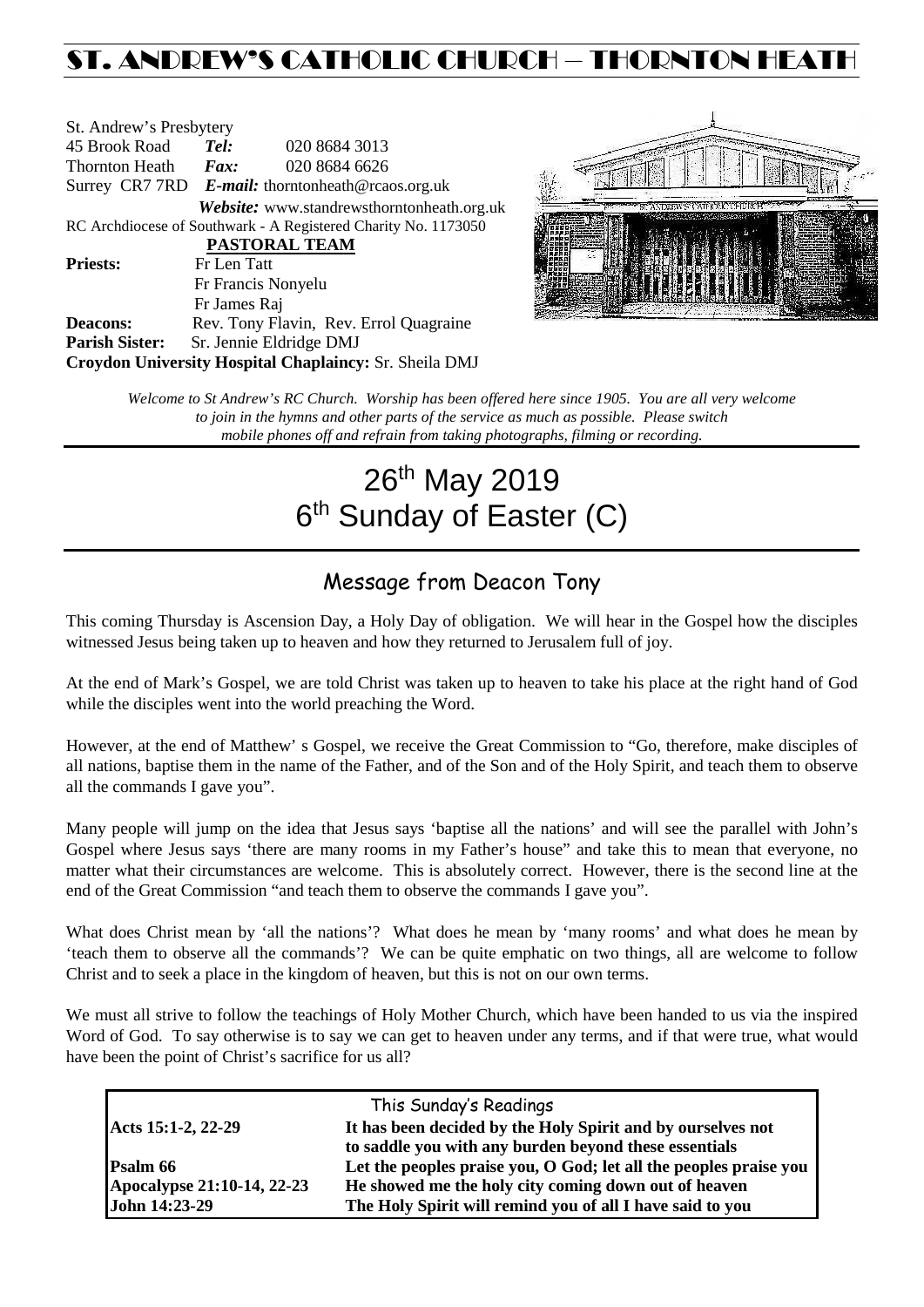## Diary for the Week

|                                  |                                        | $5.51$ $7.751$ $1.15$ $1.750$                  |                            |
|----------------------------------|----------------------------------------|------------------------------------------------|----------------------------|
| Sunday 26 <sup>th</sup> May      |                                        | 6.00pm (Saturday) First Mass of Sunday         | Diego Paes RIP             |
| 6 <sup>th</sup> Sunday of Easter |                                        |                                                |                            |
|                                  | 9.30am                                 | Mass (RCIC candidates)                         | Daniel Messina RIP         |
|                                  | 11.30am                                | <b>Mass</b>                                    | Jessica Mary Badu RIP      |
|                                  | 5.00pm                                 | <b>Rosary</b>                                  |                            |
|                                  | $5.15 - 5.45$ pm                       | <b>Exposition and Benediction</b>              |                            |
|                                  | 6.00 <sub>pm</sub>                     | Mass                                           | Parishioners               |
|                                  | $7.00 - 9.00$ pm                       | <b>Charismatic Prayer Group</b>                |                            |
| Monday $27^{th}$ May             |                                        |                                                |                            |
| <b>Bank Holiday</b>              | 10.00am                                | Mass                                           | Prissa Jackson RIP (Anniv) |
| St Augustine of Canterbury       |                                        |                                                |                            |
| Acts 16:11-15                    |                                        |                                                |                            |
| John 15:26-16:4                  |                                        |                                                |                            |
| Tuesday 28 <sup>th</sup> May     | 7.30am                                 | Mass                                           | Cleta Andradi RIP          |
| Acts 16:22-34                    | 10.00am                                | Mass                                           | Special Intention of C.C.  |
| John 16:5-11                     |                                        |                                                |                            |
| <b>Wednesday 29th May</b>        | 7.30am                                 | Mass                                           | Mr Luiz RIP                |
| Acts 17:15, 22-18:1              | 10.00am                                | <b>Funeral Mass</b>                            | Janina Mineyko RIP         |
| John 16:12-15                    | <b>6.00pm</b>                          | <b>Lectio Divina Group (hall)</b>              |                            |
|                                  | 7.30pm                                 | <b>Legion of Mary (hall)</b>                   |                            |
|                                  | 7.30pm                                 | <b>Nurses Guild meeting (EA</b>                |                            |
|                                  |                                        | room)                                          |                            |
| Thursday $30^{th}$ May           | 7.30am                                 | Mass                                           | Intention of Rosa Candita  |
| The Ascension of the Lord        | 10.00am                                | Mass                                           | Benjamin Jacob Lewis RIP   |
| <b>Holyday of Obligation</b>     | 7.15pm                                 | Lenten Film (hall)                             |                            |
| Acts 1:1-11                      |                                        |                                                |                            |
| Luke 24:46-53                    |                                        |                                                |                            |
| Friday $31^{st}$ May             | 7.30am                                 | <b>Mass</b>                                    | Timothy Andradi Snr RIP    |
| The Visitation of the            | 10.00am                                | Mass                                           | Thanksgiving               |
| <b>Blessed Virgin Mary</b>       |                                        |                                                |                            |
| Zephaniah 3:14-18                |                                        |                                                |                            |
| Luke 1:39-56                     |                                        |                                                |                            |
| Saturday 1st June                | 9.30am                                 | Mass (Feast of Our Lady                        | <b>Holy Souls</b>          |
| <b>St Justin</b>                 |                                        | Mother of the Church)                          |                            |
| Acts 18:23-28                    | $10.00 - 10.30$ am                     | <b>Confessions</b>                             |                            |
| John 16:23-28                    | $5.00 - 5.30$ pm                       | <b>Confessions</b>                             |                            |
|                                  | 6.00 <sub>pm</sub>                     | <b>First Mass of Sunday</b>                    | Marie Furey RIP            |
| Sunday 2 <sup>nd</sup> June      | 9.30am                                 | Mass                                           | Mr & Mrs Phokeerdoss       |
|                                  |                                        |                                                |                            |
|                                  | 11.30am                                | Mass                                           |                            |
| $7th$ Sunday of Easter           |                                        |                                                | Parishioners               |
|                                  | 12.30pm                                | The Big Lunch (hall)                           |                            |
|                                  | 5.00pm                                 | <b>Rosary</b>                                  |                            |
|                                  | $5.15 - 5.45$ pm                       | <b>Exposition and Benediction</b>              |                            |
|                                  | 6.00 <sub>pm</sub><br>$7.00 - 9.00$ pm | <b>Mass</b><br><b>Charismatic Prayer Group</b> | T. W. M. Group             |

### Money Matters

| <b>Collection Last Sunday</b> |  |
|-------------------------------|--|
| Payment by Standing Order     |  |
| Total offertory               |  |

 $£1,237.17$ £  $700.00$ £1,937.17

*Thank you for your generosity*



Altar Servers<br>
This week Team 3<br>
This week Judie's Crevent Cleaners<br>
This week Judie's Crevent Cleaners<br>
This week Judie's Crevent Cleaners This week Team 3 This week Judie's Crew<br>Next week Team 1 Next week Fifi's Group Next week Fifi's Group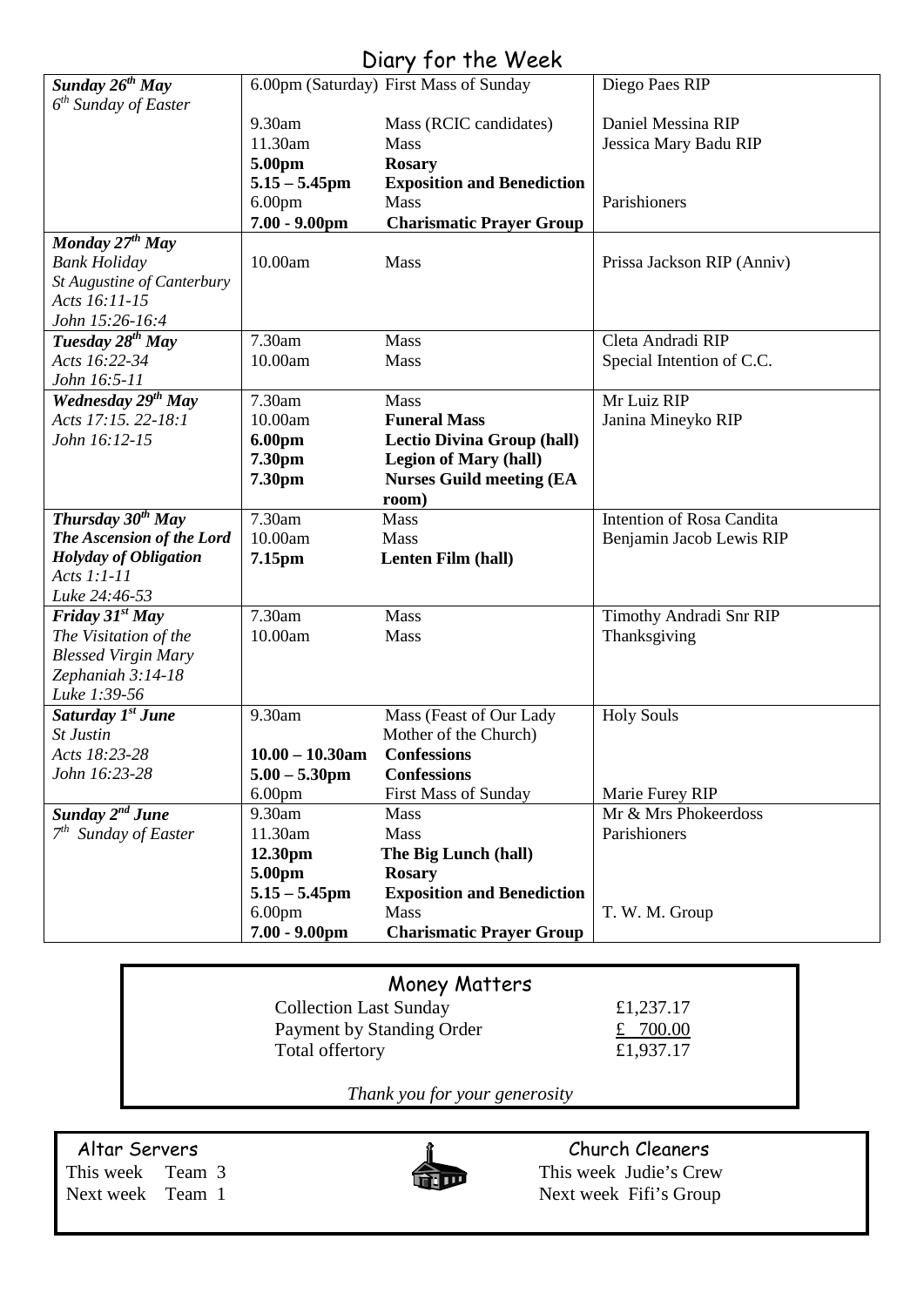## St. Andrew's Parish Notices

#### **FR JAMES RAJ**

Fr James would like to thank everyone for your warm welcome. A little background information on Fr James: Fr. James is the fourth child of his family with two elder sisters and one elder brother. He had his formation to the priesthood in Pune where Fr. Nishant is also a professor. He holds two master degrees: one in Philosophy and one in Theology. He has been a priest for three years and he is interested in pastoral ministry especially to those who are vulnerable. We hope Fr James will be happy here with us at St Andrew's.

#### **FEAST OF OUR LADY MOTHER OF THE CHURCH: SATURDAY 1ST JUNE 9.30AM MASS**

Please join us on Saturday 1<sup>st</sup> June at the 9.30am Mass for the Feast of Our Lady Mother of the Church. This feast was added to the calendar by Pope Francis to celebrate the Catholic nature of the Church. We come from all corners of the world but have one Mother in Faith, Mary. Join us afterwards in the hall where refreshments will be provided.

#### **NIGERIAN CATHOLIC COMMUNITY**

The next General Meeting of the Nigerian Catholic Community is today Sunday 26<sup>th</sup> May after the 11.30am Mass in the Church hall. New members are warmly welcome to come along too.

#### **THE BIG LUNCH**

The Big Lunch was started in 2009 to encourage as many people as possible to have lunch together one Sunday in June. It has proved to be very successful so St Andrew's have decided to have our Big Lunch in our hall on Sunday  $2<sup>nd</sup>$  June after the 11.30am Mass. It will be a good opportunity to enjoy time getting to know your fellow parishioners and find out what's happening to everyone and catch up on news so please come along and bring your lunch. There will be drinks available for sale including glasses of Pimms etc. All are most welcome.

#### **AN INVITATION FOR YOU ALL!**

The Children of the 26<sup>th</sup> Croydon (St Andrews) Scout Group would like to invite the Parish to celebrate their 85<sup>th</sup> Anniversary with them. They will be hosting an Afternoon Tea Party on Saturday 22<sup>nd</sup> June from 2 - 4pm in the hall in aid of five Charities they have been raising money for throughout this year: CAFOD – Lily May Alice Carlyle CAFOD Candlelight Fund helping babies and children through CAFOD; St Christopher's Hospice Candle Project for local bereaved children; The Ugandan Maternity and Water Project – helping a village in Uganda provide running water and toilets to their maternity hospital; Eden Farm - helping provide education and meals to the poorest of families in Zambia and The Children's Trust – helping children in the UK with brain injury. To help the children prepare for this event, we will need to know numbers so if you would like to attend please email [scouts26croydon@hotmail.co.uk](mailto:scouts26croydon@hotmail.co.uk) or contact Sarah Gater, 07751 660 842, to request an invitation. We look forward to seeing lots of you there supporting our youngest parishioners. Thank you.

#### **PARISH PILGRIMAGE**

We are arranging a day Pilgrimage to the Shrine of St Augustine, Ramsgate on Saturday 6<sup>th</sup> July. St Augustine's has been restored by the diocese and Heritage Lottery funding and is now a thriving Pilgrimage centre. It is very near where St Augustine landed in 597 AD (having been sent by Pope Gregory the Great) to bring Christianity to England. It is also where the great Victorian architect, Augustus Pugin, lived, worked and built his personal church. More details can be found at<https://www.augustine-pugin.org.uk/> We will leave St Andrew's at 8.30am and return around 6.30pm. The cost is £18 for adults, £13 for children under 16 yrs, this includes entry into the Shrine, Mass, a tour, a talk and film about the shrine. There will also be some free time to explore Ramsgate. Please contact Lesley (07588 550058) or Stella (07983 775879) to book your place. *We will have a table after the Sunday Masses this weekend for you to book your place and to give any further information.*

#### **GIFT AID ENVELOPES REMINDER**

We are now into the new tax year and some parishioners have still not collected their envelopes. Can you please contact the gift aid organiser, Albert Tang, urgently to collect your boxes. Once you have contacted Albert, he will arrange with you to leave your boxes in the repository (shop) for you to collect. Please call or text him on 07703 263631 or email him at [albert.tang.uk@googlemail.com.](mailto:albert.tang.uk@googlemail.com)

#### **CONFIRMATIONS**

Congratulations to our Confirmation candidates who were Confirmed here yesterday Saturday  $25<sup>th</sup>$  May with Bishop Paul Hendricks. A big thank you to all our Catechists for all their hard work in helping and supporting our young people through their journey. Please keep our candidates and their families in your prayers.